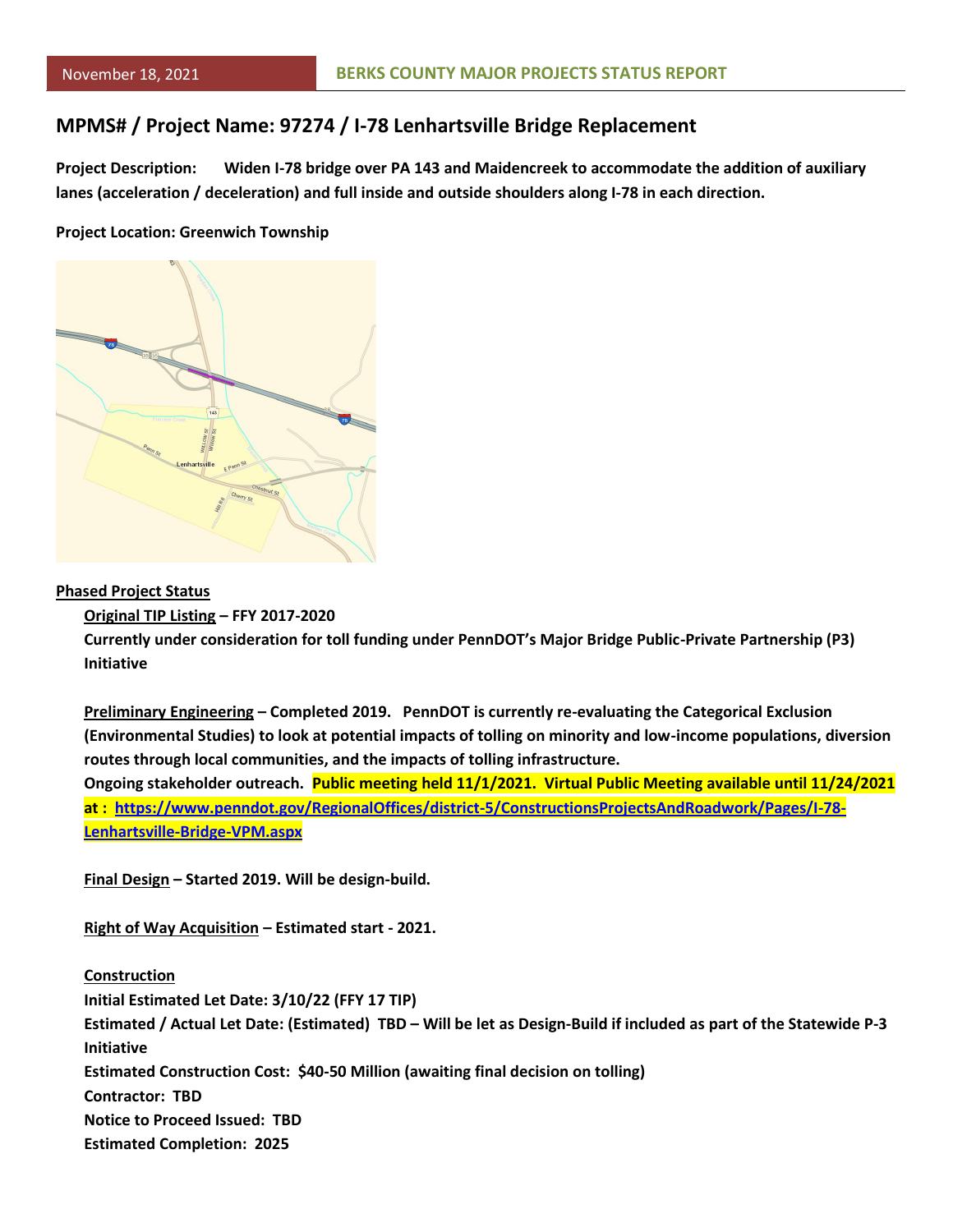### **MPMS # / Project Name: 90569 / SR 222 and Long Lane**

**Project Description: Construction of a roundabout on US 222 at Long Lane to improve safety and reduce congestion. Project Location: Maxatawny Township**



**Phased Project Status Original TIP Listing – FFY 2013-2016**

**Preliminary Engineering - Completed**

**Final Design Phase Initiated: July, 2017 Estimated Completion: 2021 Current Issues: HOP Coordination (Duke Realty, Rutters, Wawa and XODE), Utility Coordination, Maxatawny Township has approved the Roundabout Maintenance Agreement (6/17/21)**

**Right of Way Acquisition Phase Initiated: 2019 Estimated Completion: 2021 2022**

**Construction Initial Estimated Let Date – 9/26/16 (FFY 2013 TIP) Estimated / Actual Let Date: (Estimated) 7/28/2022**

**Estimated Construction Cost: \$7,804,000 Notice to Proceed Issued: TBD Current Issues: Estimated Completion: 2024**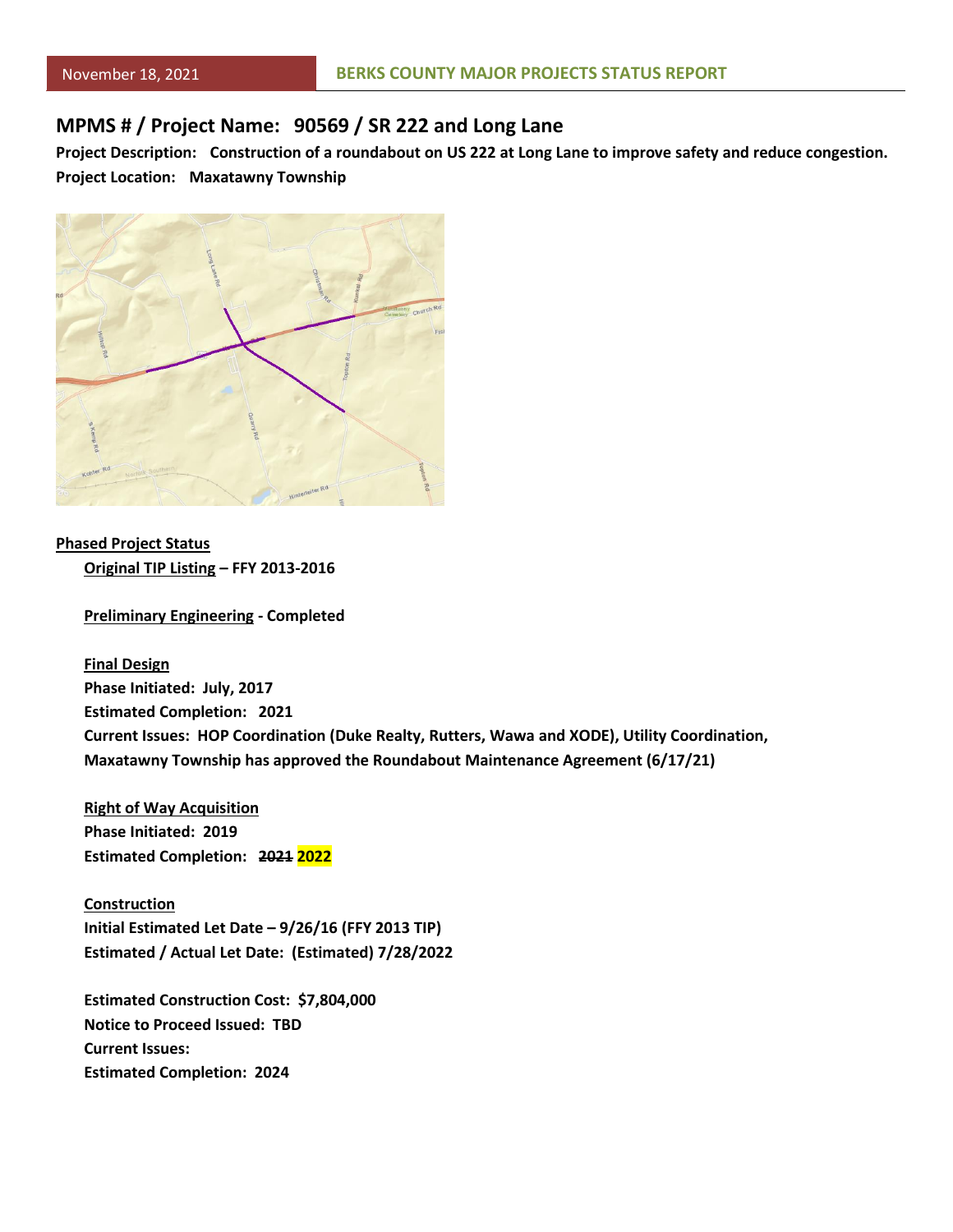### **MPMS # / Project Name: 61972 / SR 222 Widening**

**Project Description: Widening of US 222 to 4-5 lanes between Schaeffer Road and Kutztown Bypass (excluding area improved by SR 222 / SR 662 Intersection improvement)**

**Project Location: Maidencreek and Richmond Townships**



### **Phased Project Status**

**Original TIP Listing – FFY 2007 – 2010 (Entire corridor Ontelaunee Twp. to Kutztown Bypass)**

**Preliminary Engineering Phase Initiated: 2014 Estimated Completion: 2021 Current Issues: Preparing preliminary drainage and storm water management designs. Incorporation of roundabouts at Pleasant Hills Road and Richmond Road. Virtual Public meeting being planned for Late Summer / Early Fall, 2021 Spring, 2022**

**Final Design Phase Initiated: TBD (Estimated FFY 2021 FFY 2022)**

**Right of Way Acquisition Phase Initiated: TBD (Estimated FFY 2022)**

**Construction Initial Estimated Let Date – 6/1/13 (FFY 2011 TIP) with 222/662 and 222/73 9/20/18 (FFY 2015 TIP) as breakout (widening deferred in FFY 2013 breakout) Estimated / Actual Let Date: (Estimated) March, 2024 Estimated Construction Cost: \$64,880,719 (FFY 2021 TIP) Contractor: TBD Estimated Completion: 12/31/2026**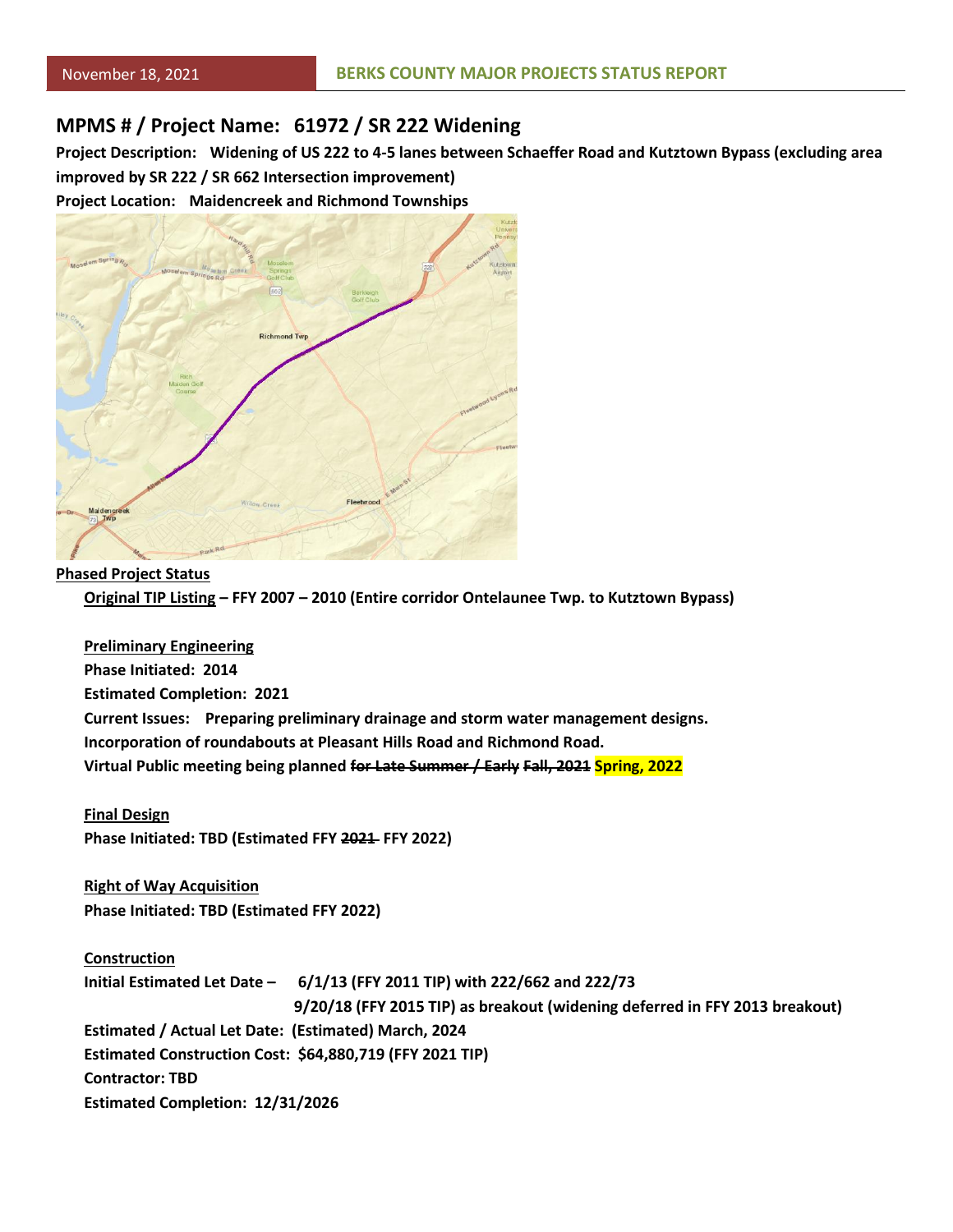## **MPMS # / Project Name: 110008 / SR 222 (24S) Hard Shoulder**

**Project Description: This project involves the addition of an auxiliary lane along US Route 222 Southbound between Paper Mill Road and the US Routes 222 and 422 Interchanges in Wyomissing Borough, Berks County. The project begins where Berkshire Boulevard passes over US Route 222 and continues up and around the hard curve to the Paper Mill Road exit. Currently there is an alternatives analysis underway to incorporate northbound improvements as well. Project also includes preventative maintenance measures to the bridge spanning Crossing Drive and concrete patching and resurfacing on adjacent section of roadway.**



**Phased Project Status Original TIP Listing – FFY 2019-22**

> **Preliminary Engineering – Initiated 2020 Estimated Completion: 2023 Current Issues: Revisions to environmental documents and noise studies.**

**Final Design – TBD (Potential for Design-Build)**

**Right of Way Acquisition – TBD**

**Construction Initial Estimated Let Date – 4/8/21 (FFY 19 TIP) Estimated / Actual Let Date: (Estimated) October, 2025 Estimated Construction Cost: \$12,360,000 Contractor: TBD Notice to Proceed Issued: TBD Estimated Completion: TBD**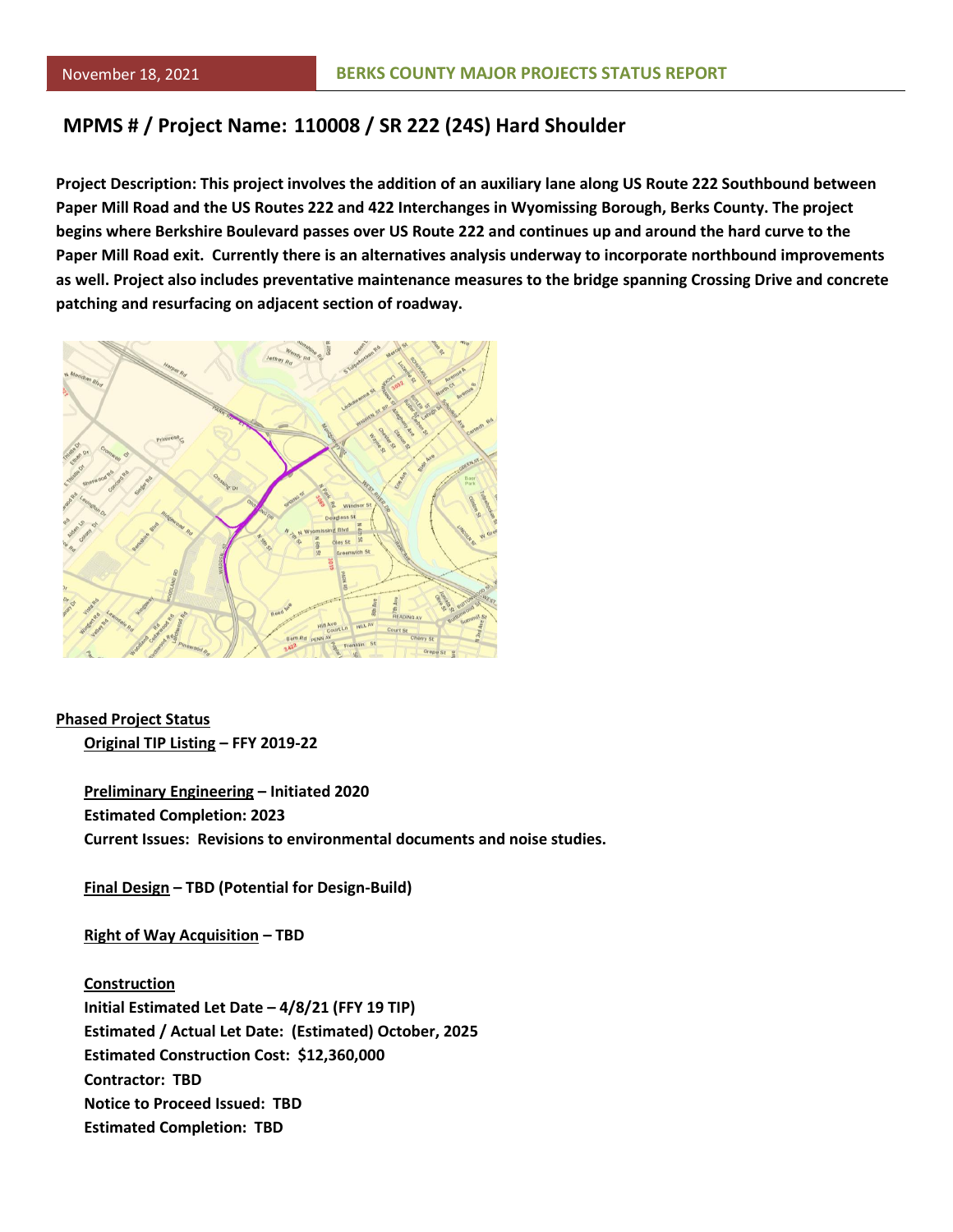### **MPMS # / Project Name: 72814 / SR 422 (29M) Reconstruction (Phase 1)**

**Project Description: Complete reconstruction and widening of US 422 (West Shore Bypass) from SR 12 to just east of I-176 to 3 lanes in each direction including full reconstruction of all bridges and all interchanges to improve safety and reduce congestion. Project also includes reconstruction of Bingaman Street Bridge over the Schuylkill River. Project Location: City of Reading, West Reading and Wyomissing Boroughs, and Cumru and Exeter Townships.**



**Phased Project Status**

**Original TIP Listing – FFY 2013-2016 (Study Phase Only) FFY 2015-2018**

**Preliminary Engineering**

**Phase Initiated: 7/7/14 Public Meeting held on August 15, 2017 at Alvernia University, Reading.**

**Estimated Completion: 2021**

**Current Issues: Preliminary Design will proceed for entire corridor. Project to be broken into multiple construction phases. Only Phase 1 programmed for construction at this time. Ongoing coordination with City of Reading regarding Lancaster Avenue Interchange utilities / stormwater. Virtual Public Meeting #2 anticipated in 2021 2022.**

**Final Design (Phase 1) Phase Initiated: TBD (Estimated – FFY 2021 FFY 2022) Right of Way Acquisition (Phase 1) Phase Initiated: TBD (Estimated – FFY 2022)**

**Construction (Phase 1) Initial Estimated Let Date – 9/26/19 (FFY 2015 TIP) Estimated / Actual Let Date: July, 2027 (Estimated Estimated Construction Cost: \$650 Million (Total Corridor CY 2019\$) Phase 1 - \$369 Million (FFY 2021 TIP) Estimated Completion (Phase 1): TBD.**

**Project Web Page Available – Yes [www.422westshorebypass.com](http://www.422westshorebypass.com/) (Now updated to reflect Phasing Plan)**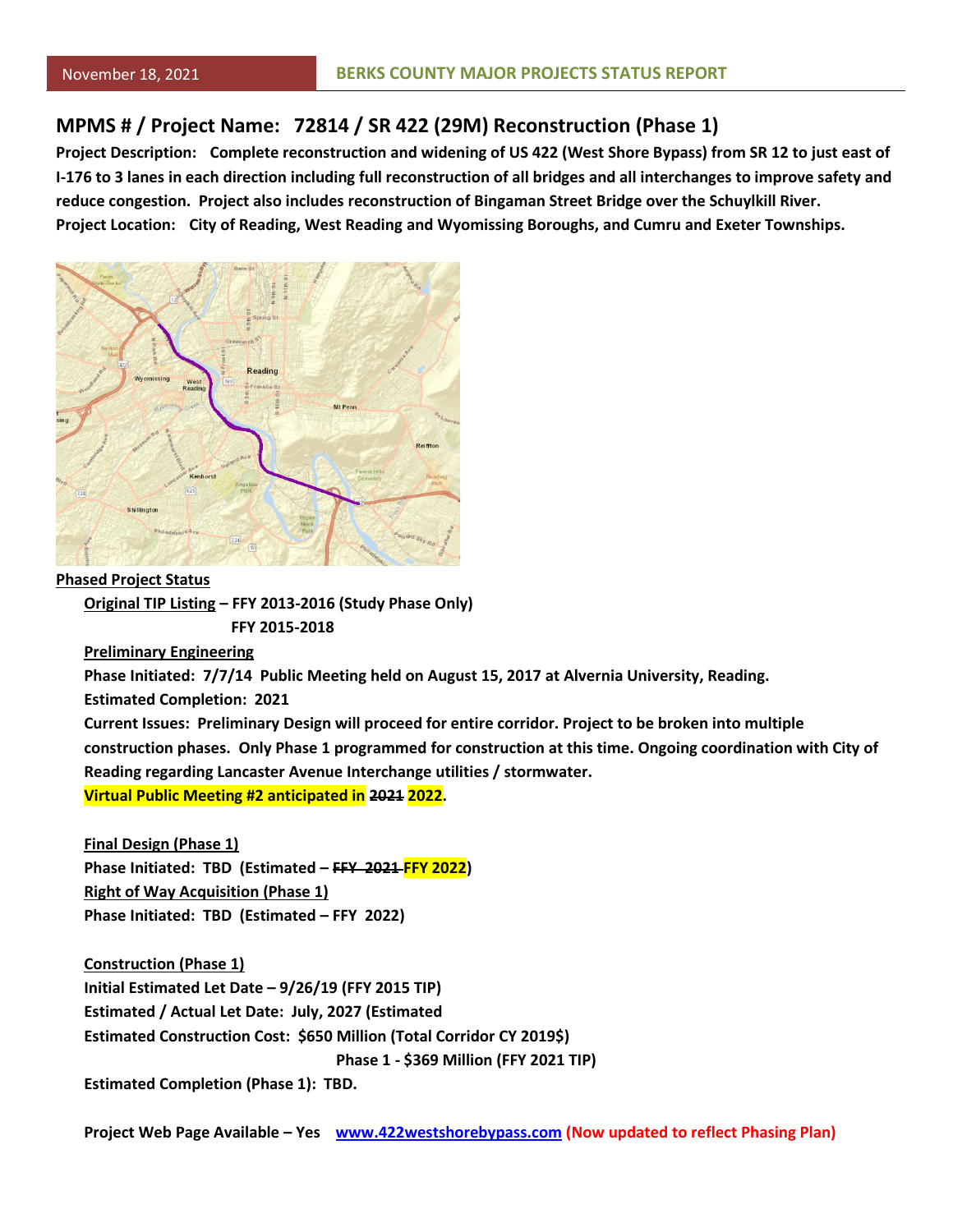### **MPMS # / Project Name: 97234 / SR 222 Kutztown to Lehigh Co Line**

**Project Description: Widening of US 222 to 4-5 lanes between the Kutztown Bypass and the Lehigh County Line (excluding area improved by SR 222 / Long Lane intersection improvement) Project Location: Maxatawny Township**



#### **Phased Project Status**

**Original TIP Listing – FFY 2019-2022 TIP**

**Preliminary Engineering Phase Initiated: TBD (Estimated FFY 2029) (FFY 2021 TIP) Estimated Completion: Current Issues: Coordination with Duke Realty HOP**

**Final Design Phase Initiated: TBD**

**Right of Way Acquisition Phase Initiated: TBD**

**Construction Initial Estimated Let Date –4/1/25 (FFY 2019 TIP) Estimated / Actual Let Date: TBD Estimated Construction Cost: \$36.9 million (CY 2019\$)**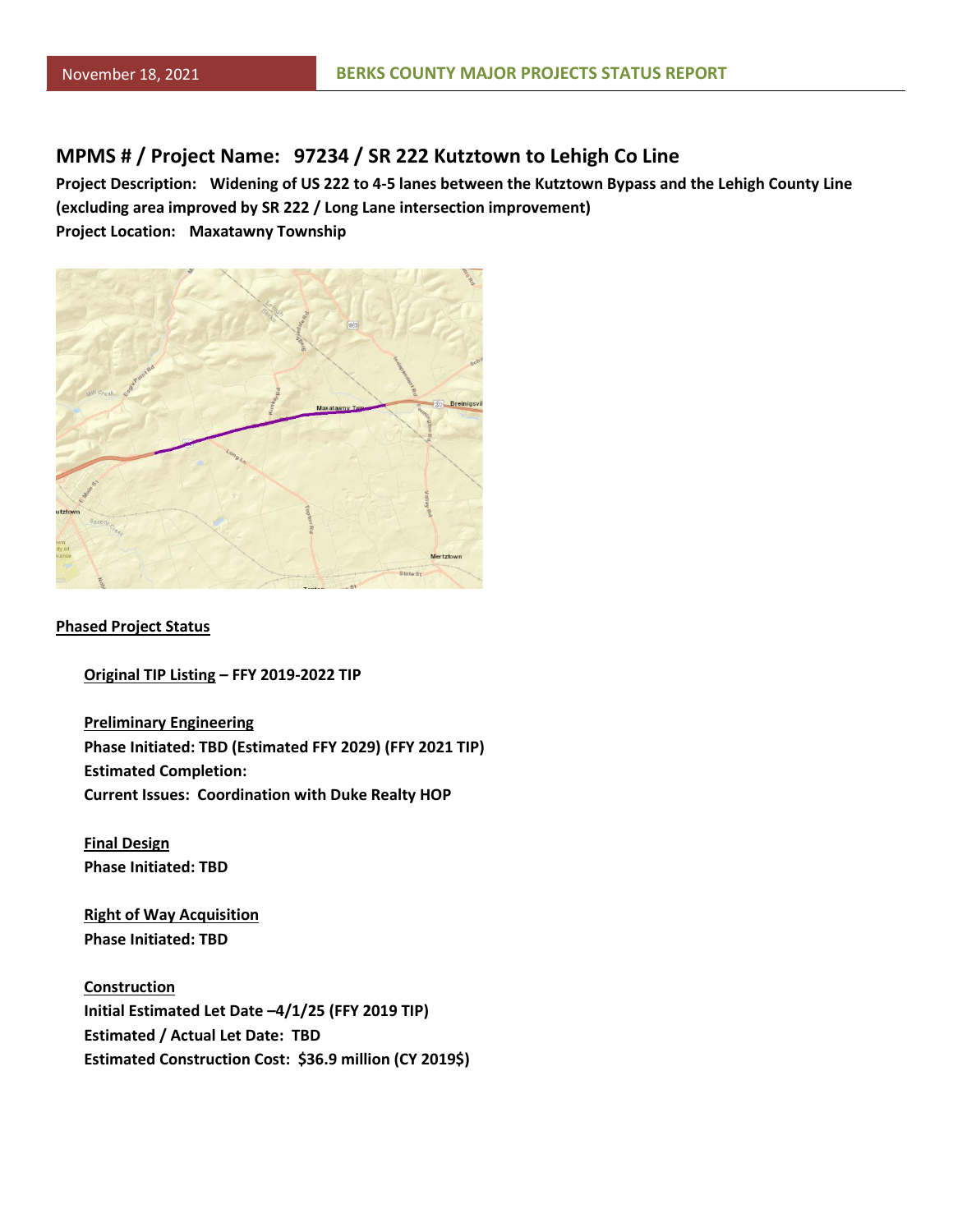### **MPMS # / Project Name: 92414 / SR 222 and SR 73 Intersection Improvements**

**Project Description: Widen US 222 to 4-5 lanes between Dries Road and Berks Memorial Garden, improve intersection at SR 73 including turn lanes and improved signalization, construct roundabouts at Tamarac Blvd. / Genesis Dr. and Schaeffer Rd., reconstruct bridge over Willow Creek**

**Project Location: Maidencreek Township**



#### **Phased Project Status**

**Original TIP Listing – FFY 2007 – 2010 (Entire corridor Ontelaunee Twp. to Kutztown Bypass)**

**Preliminary Engineering - Completed**

**Final Design** – **Completed, 2019**

**Right of Way Acquisition – Completed, 2019**

**Construction Initial Estimated Let Date – 6/1/13 (FFY 2011 TIP) with 222/662 and Widening 9/25/14 (FFY 2013 TIP) as breakout Estimated / Actual Let Date: (Actual) 7/25/19 Estimated Construction Cost: \$26,671,267 Contractor: J. D. Eckman, Inc. Notice to Proceed Issued: 9/9/2019 Estimated Completion: 11/4/2022**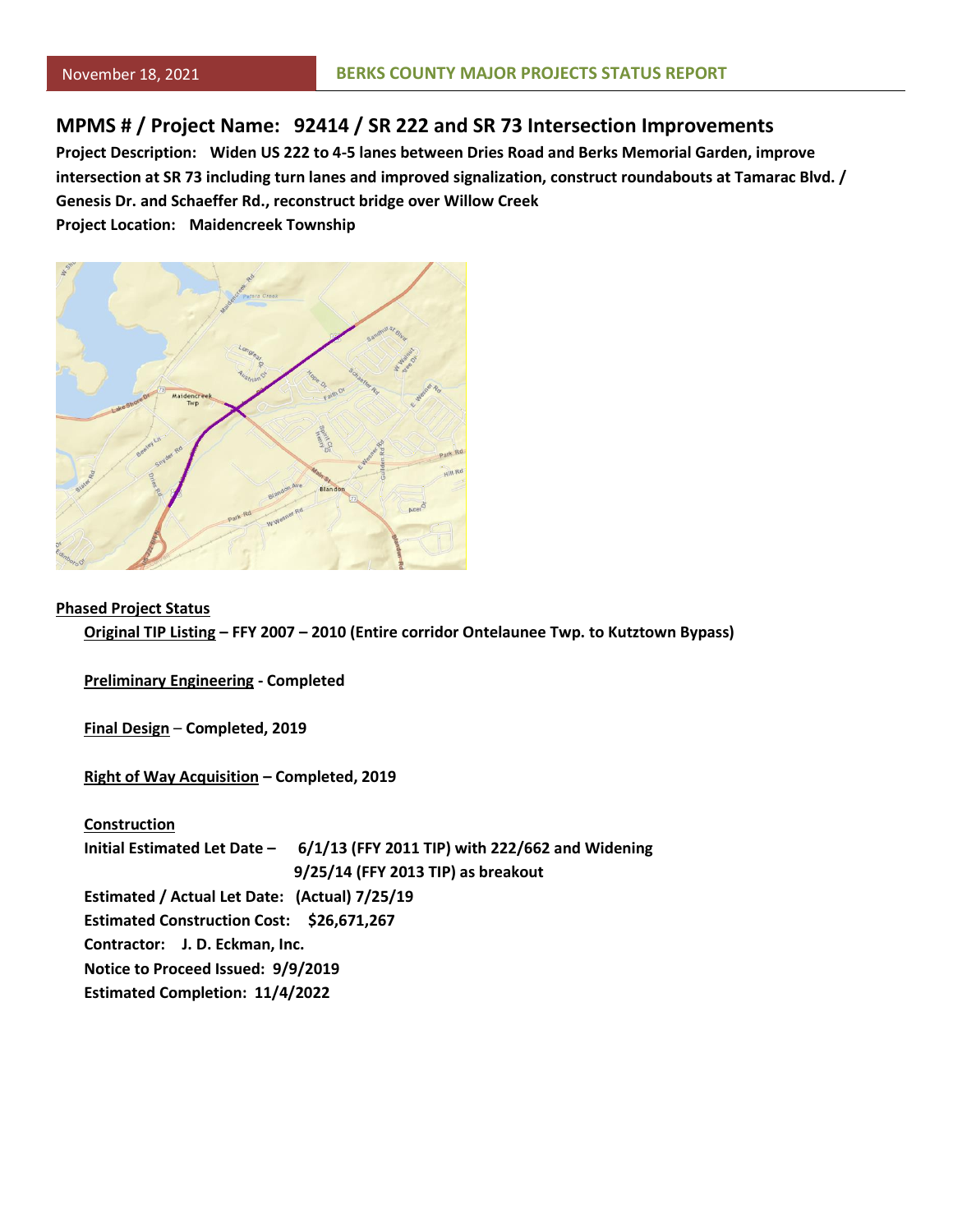# **MPMS # / Project Name: 10466 / I-78 (12M) Mainline Reconstruction**

**Project Description: Complete reconstruction of I-78 from MP 35 (Lenhartsville) to MP 44 (Lehigh County Line) including east-bound and west-bound truck climbing lanes approaching, but excluding Krumsville Interchange Exit 40 (reconstructed as separate project), and upgraded Dynamic Message Signing**

**Project Location: Greenwich Township**



#### **Phased Project Status**

**Original TIP Listing – FFY 1999 – 2002 also included Overpass Replacements and 13M breakouts**

**Preliminary Engineering - Completed**

**Final Design Phase Initiated: July, 2014 Completed - Summer, 2018**

**Right of Way Acquisition Completed - Summer, 2018**

**Construction – In Progress Initial Estimated Let Date – 8/8/13 (in FFY 2011-14 TIP) Actual Let Date: 10/4/18 Estimated Construction Cost: \$168,500,000 Contractor: H & K Group, Inc. Notice to Proceed – December 3, 2018 Estimated Completion: May, 2023 Incorporation of Emergency Gates and Temporary Signals as Coordinated with Local Officials**